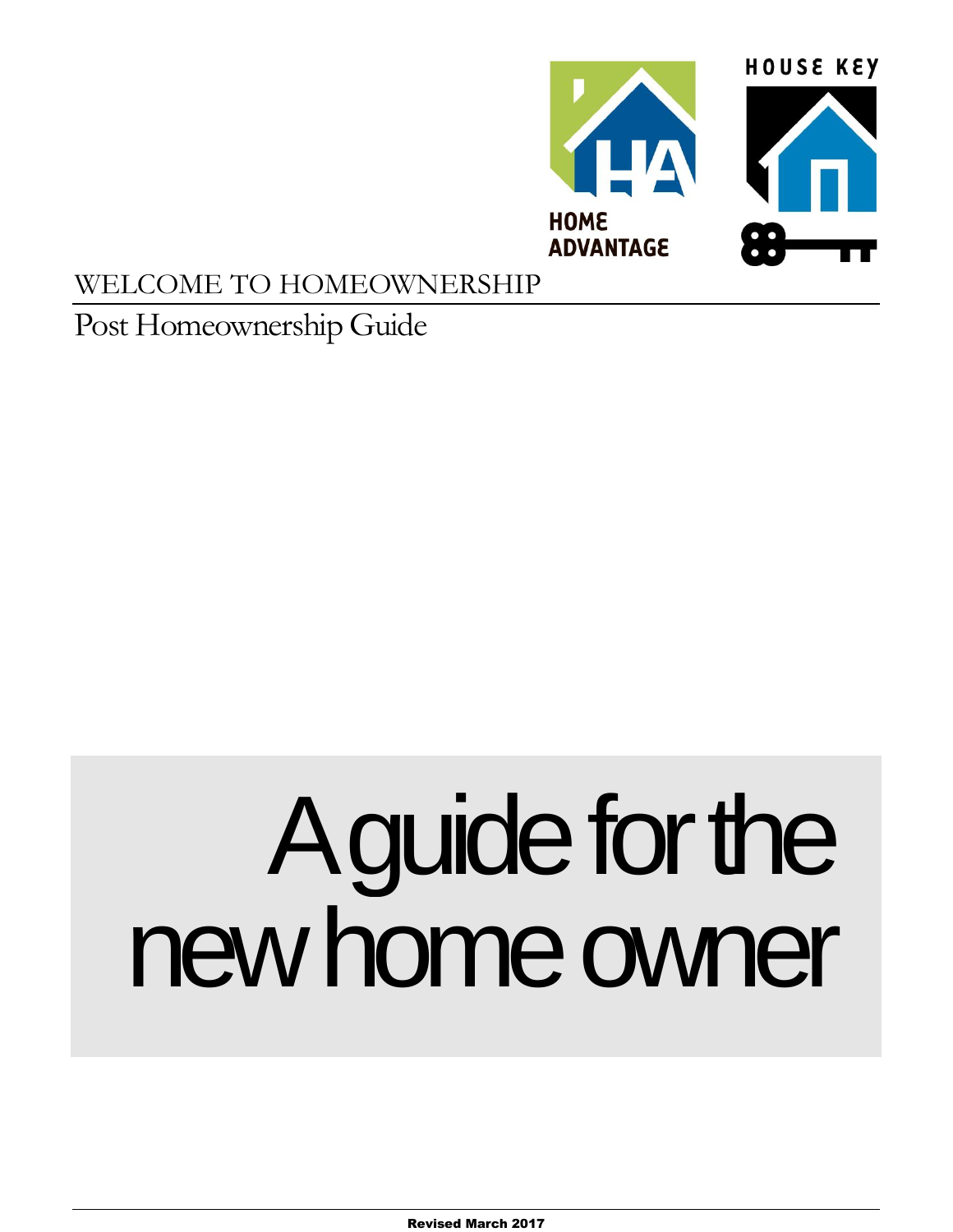WASHINGTON STATE HOUSING FINANCE COMMISSION'S

# Home Advantage & House Key Programs

1000 Second Ave #2700 Seattle, WA 98104 800-767-HOME [www.wshfc.org](http://www.wshfc.org/)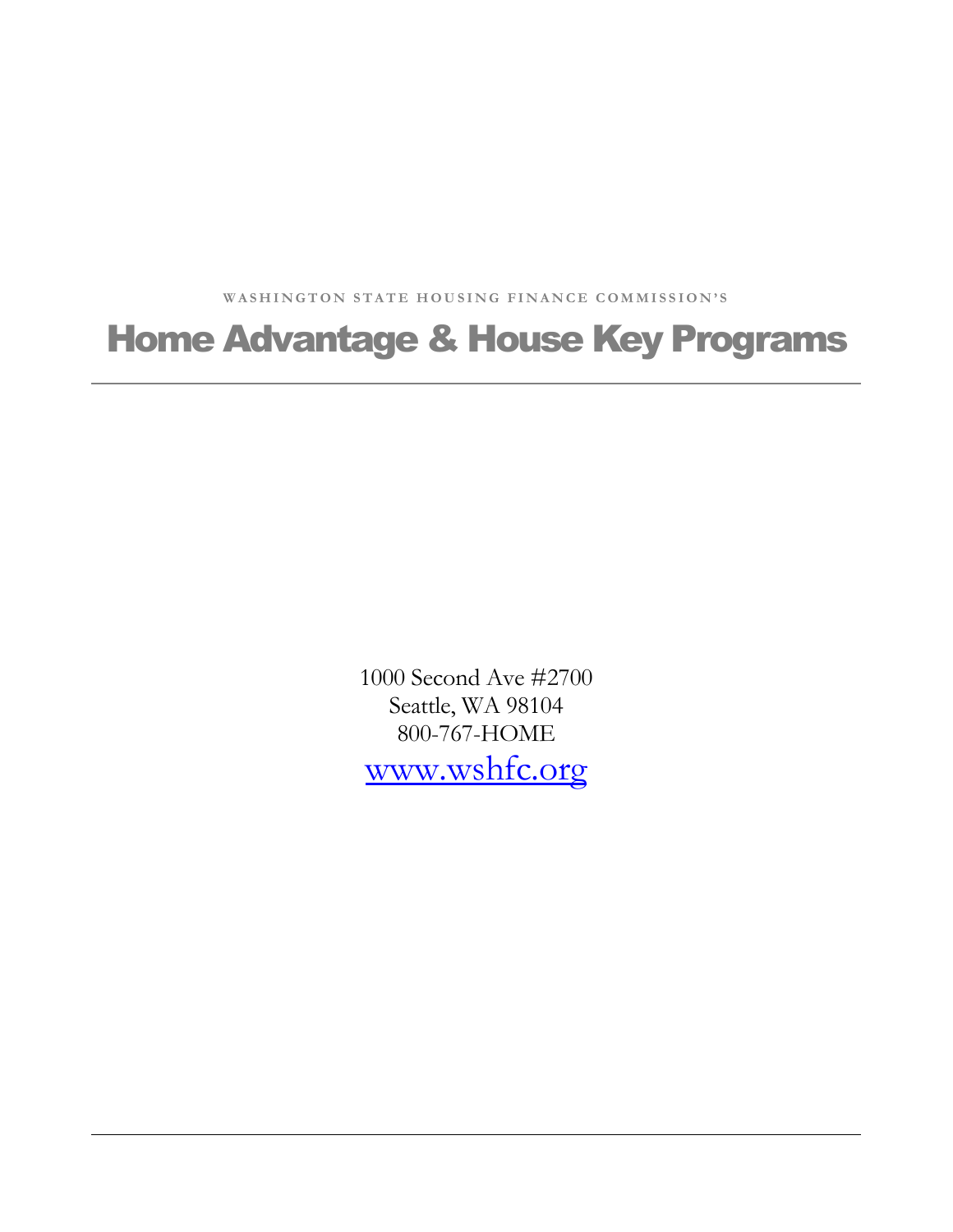# Table of Contents

| Refinancing your mortgage loan: 4 |  |
|-----------------------------------|--|
|                                   |  |
|                                   |  |
|                                   |  |
|                                   |  |
|                                   |  |
|                                   |  |
|                                   |  |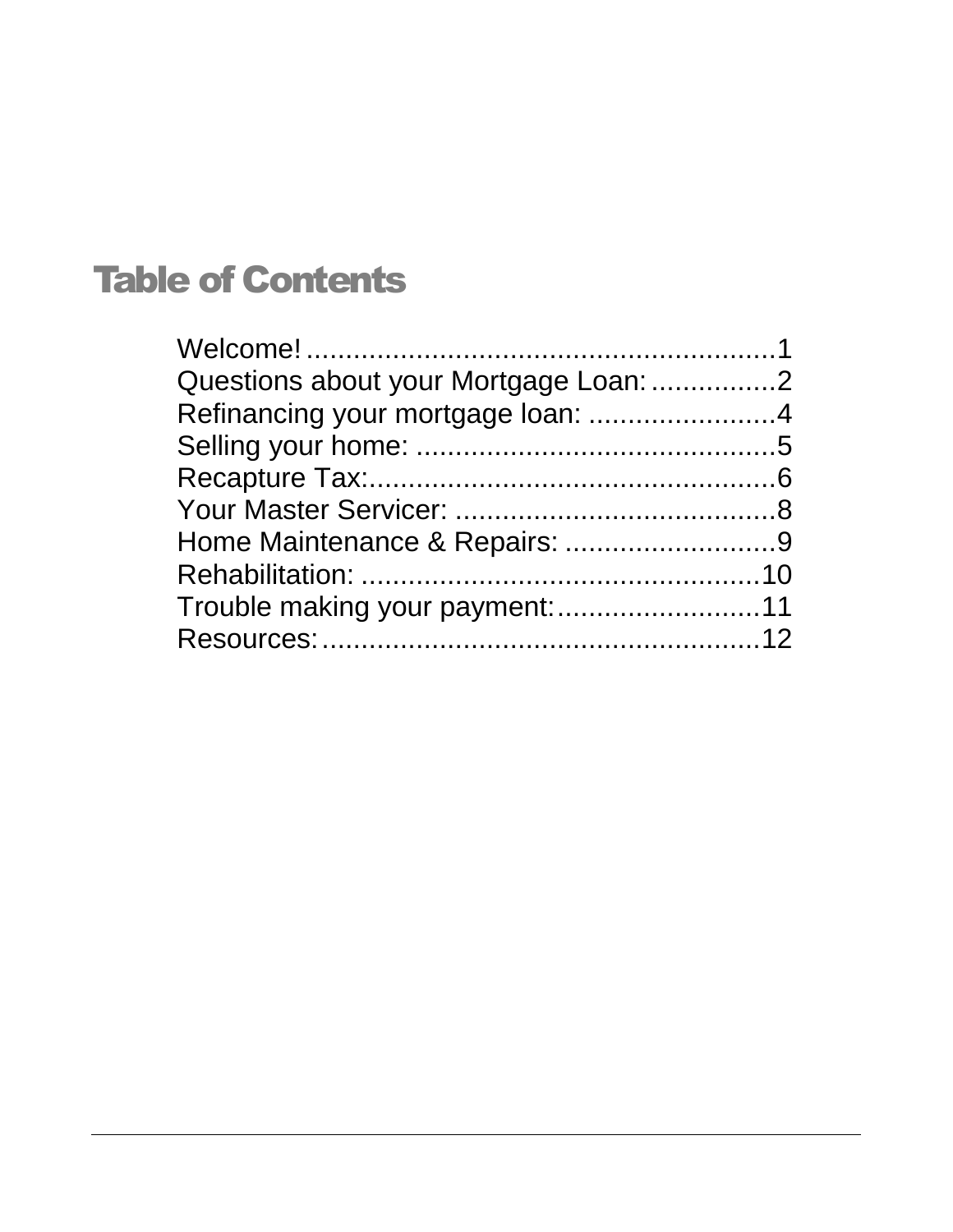# <span id="page-3-0"></span>Welcome!

*A letter from the Homeownership Division Director*

*It is my pleasure to offer you our Guide for New Homeowners.*

*We hope it will provide you with the answers to some of the questions you may have now that you have purchased your new home. Owning your home is an exciting opportunity, but there are also responsibilities that you do not have when you are renting your home. We believe that this Guide will provide you with the resources to make owning your home the dream you hoped it would be.*

*Congratulations and many happy years as a homeowner!*

Lisa DeBrock

Homeownership Division Director

Washington State Housing Finance Commission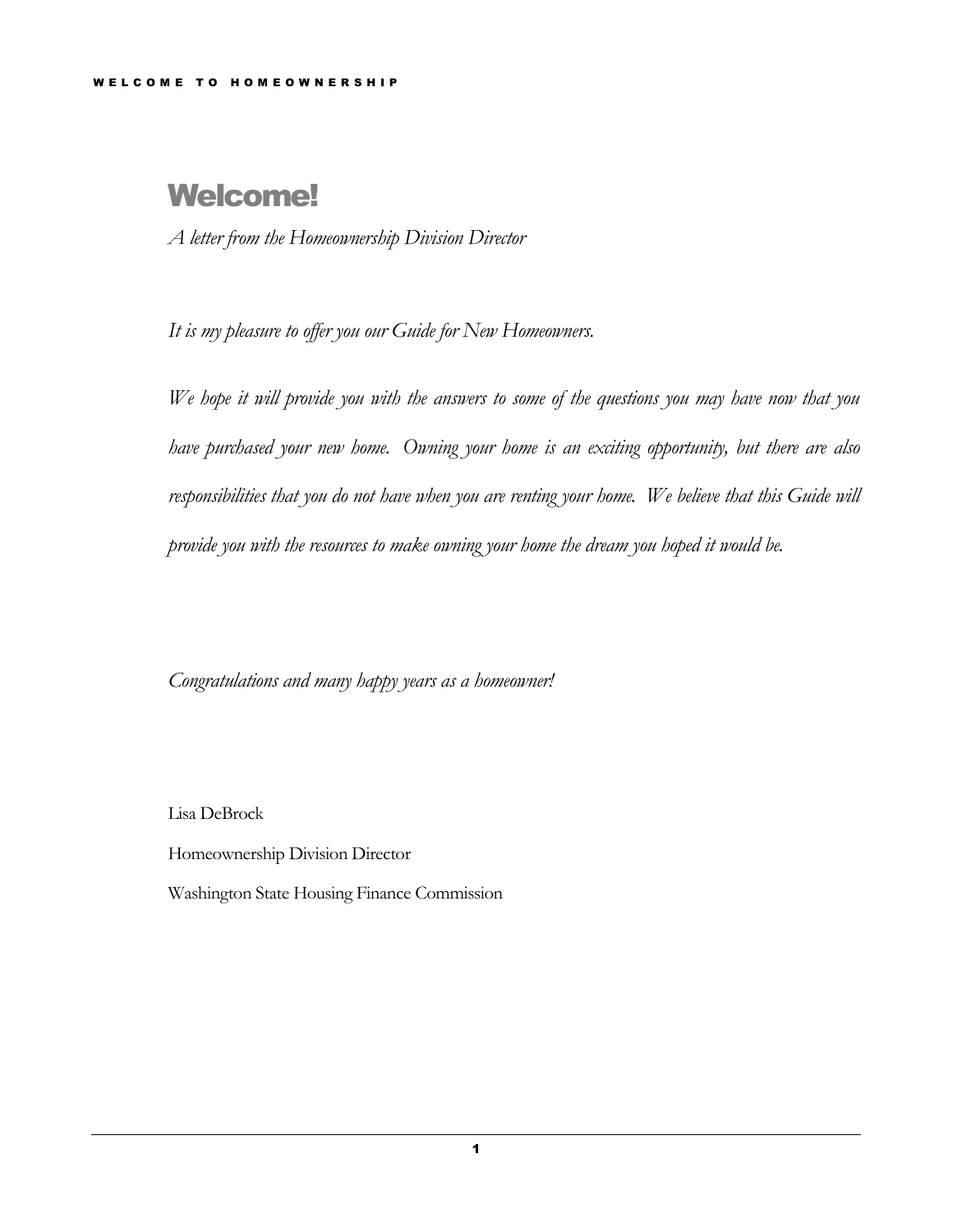#### <span id="page-4-0"></span>Questions about your Mortgage Loan:

You have survived the mortgage loan process and have moved into your new home. Now what?

You closed your loan with a Commission trained lender who works for a participating bank in the Washington State Housing Finance Commission's programs.

This company will begin to service your mortgage loan (take your payments) until the Washington State Housing Finance Commission's Master Servicer purchases your loan and becomes your new Servicer.

The Washington State Housing Finance Commission is a state agency that offers low rate first mortgage programs and down payment assistance for home buyers in the state of Washington. At this time, the Washington State Housing Finance Commission can not also service your mortgage loan. That is contracted with two larger companies that can do this on our behalf, our Master Servicers. **For our most recent homebuyers, Your Master Servicer may be Lakeview Loan Servicing [www.loancareservicing.com](http://www.loancareservicing.com/) 1-800-509-0183 or Idaho Housing & Finance (IHFA) [www.homeloanserv.com](http://www.homeloanserv.com/) 1-800-526-7145.**

#### **Where do I send my payments?**

You will probably send the first payment(s) to the same bank that closed your loan. Then you will be contacted by the appropriate Master Loan Servicer for the Washington State Housing Finance Commission. The Master Servicer will then be servicing your loan and will send you a new coupon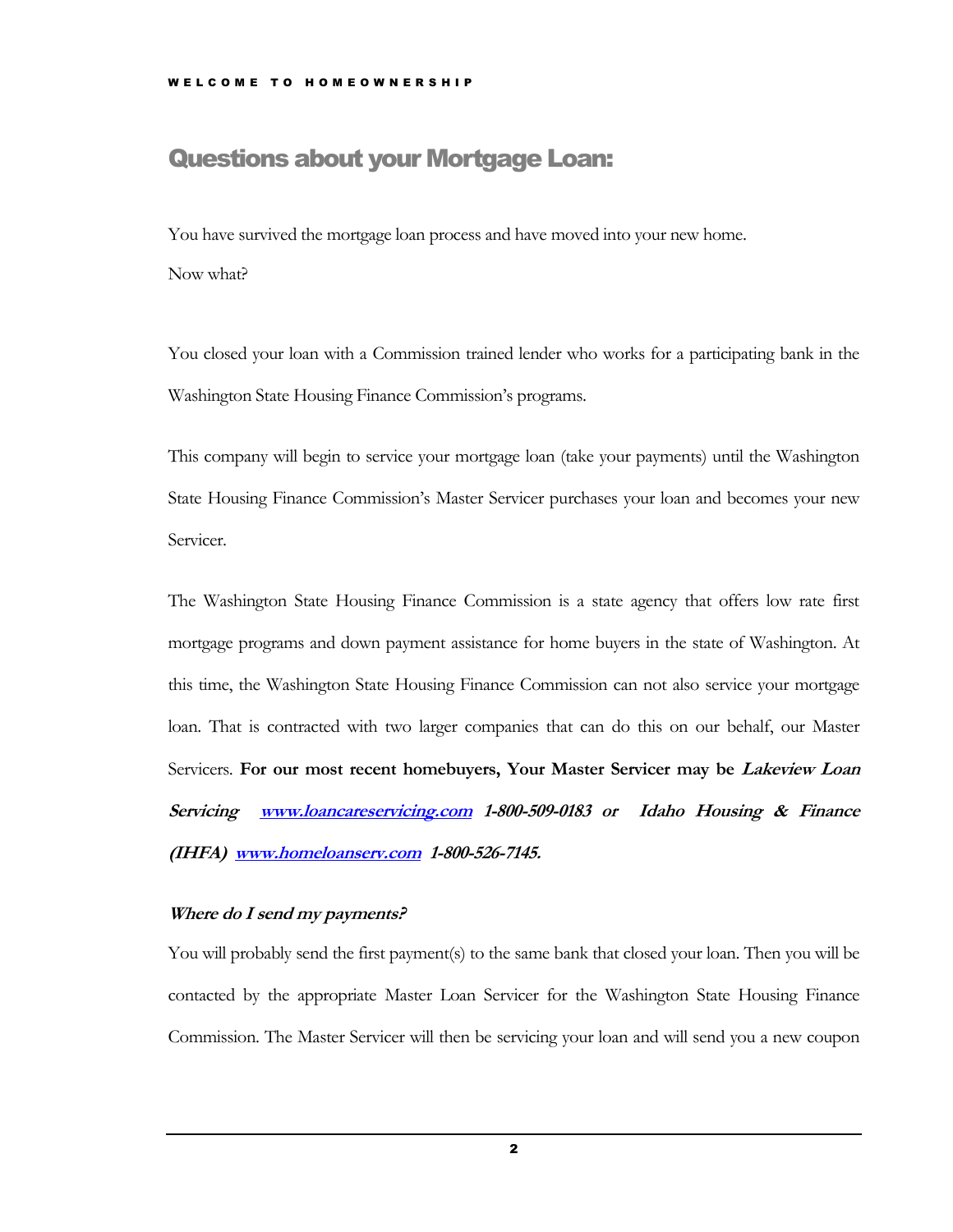book or statement. There is usually a temporary coupon in your closing documents to use for your first payment, in case you do not receive a statement prior to your first payment due date.

#### **I need information about my mortgage loan?**

The mortgage statement that you receive each month from the Master Servicer will have your loan information on it. There is also contact information for your Master Servicer on the statement. You can contact the Master Servicer by phone, mail, or look up information on line.

#### **If I receive an insurance bill or property tax bill, where do I send it?**

Contact the Master Servicer to get the address to forward an insurance or tax bill. It is not necessarily the same address that you send your payments. Do not include it with your monthly payment. Send it in a separate envelope.

#### **Does the Washington State Housing Finance Commission offer refinance, rehabilitation or reverse mortgage loans?**

No, The Washington State Housing Finance Commission **only** offers programs to purchase a home.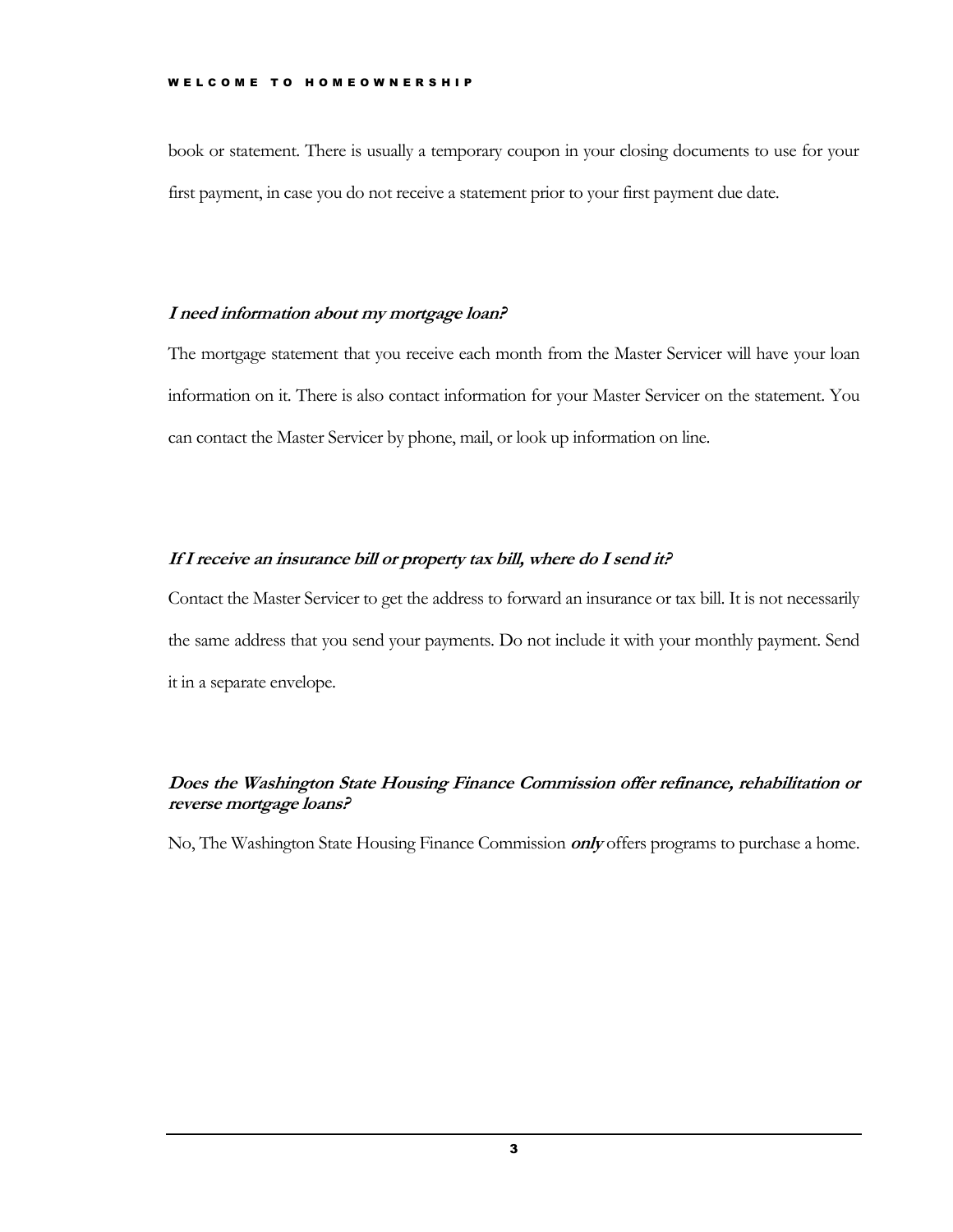## <span id="page-6-0"></span>Refinancing your mortgage loan:

You may decide at some point that you would like to refinance out of your Home Advantage or House Key First Mortgage loan and take out a new first mortgage loan.

If you have one of the Washington State Housing Finance Commission's downpayment assistance loans, you also have either our Home Advantage or House Key First mortgage, serviced by our Master Servicer. The First Mortgage is the loan with the largest payment. You may also have one of our downpayment assistance loans which is a Second Mortgage (in 2<sup>nd</sup> lien position on your home).

You can contact the Master Servicer for your mortgage loan to get payoff information. The balance on your statement does not always reflect the exact amount that will be required to payoff your mortgage loan.

If you used one of the Washington State Housing Finance Commission's down payment assistance programs you may want to consult with a professional housing counselor to discuss your situation. If you refinance your Home Advantage or House Key First mortgage, **you will also be required** to pay off your downpayment assistance second mortgage. If the payments for the second mortgage have been deferred, your new payments may jump greatly with the increased loan amount. The Commission does not subordinate our downpayment assistance second mortgages.

The Washington State Housing Finance Commission provides a list of professional housing counselors on our web site:

<http://www.wshfc.org/buyers/counseling.htm>

Most of the time their services are provided free of charge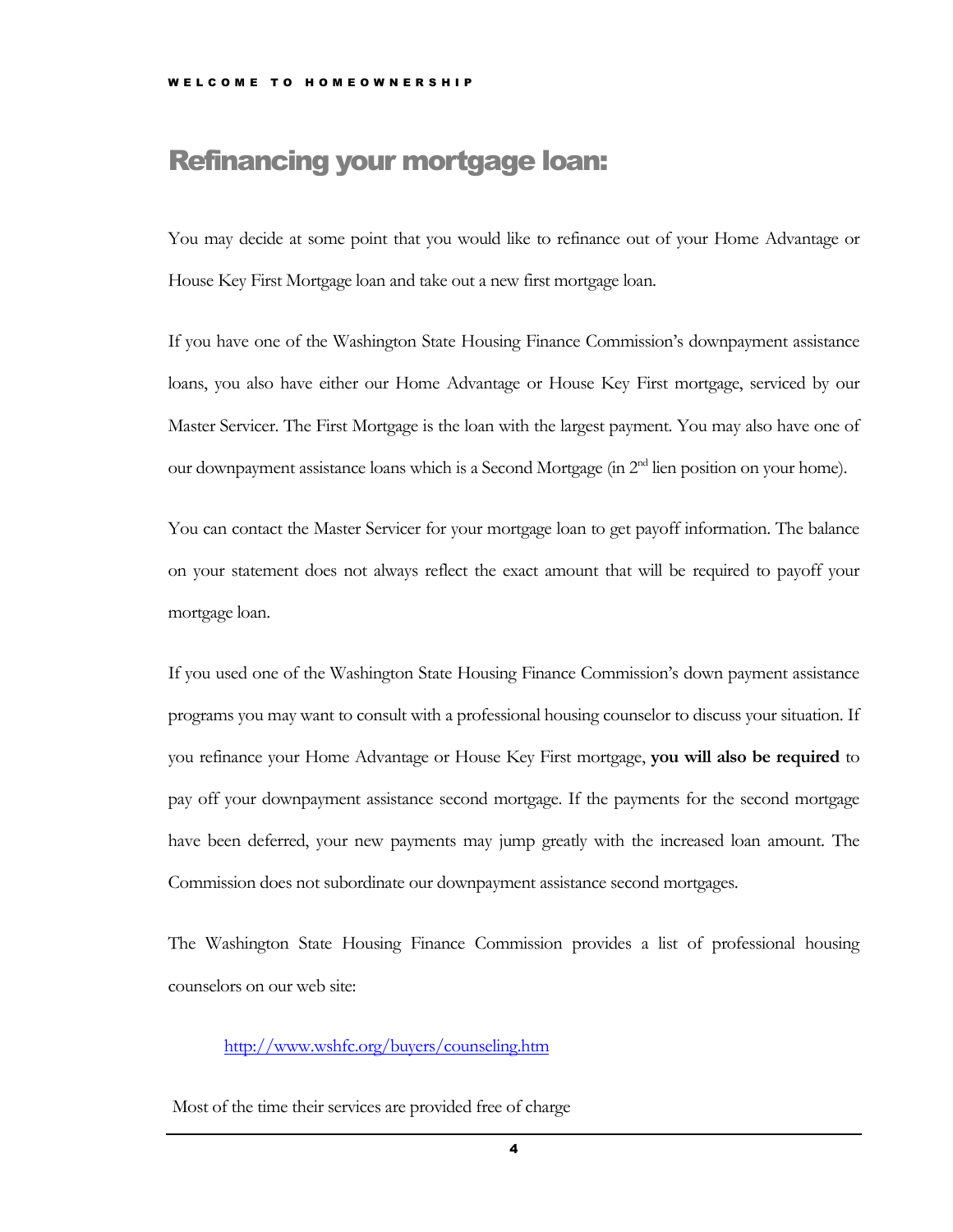You can be looking to refinance for a variety of reasons. To get a lower interest rate, cash out for improvements, or to pay off higher interest bills, or for other expenses. A housing counselor can discuss your options and help you decide if this is the best financial decision, at this time. There are resources listed at the back of this manual for housing counseling agencies in your area.

#### <span id="page-7-0"></span>Selling your home:

You may decide at some point that you would like to sell your home. The process for paying off your Home Advantage or House Key First Mortgage loan (and downpayment assistance second mortgage) is similar to the refinancing process.

You can contact the Master Servicer for your mortgage loan to get payoff information. The balance on your statement does not always reflect the exact amount that will be required to payoff your mortgage loan.

If you used one of the Washington State Housing Finance Commission's downpayment assistance programs **you will also be required** to payoff your down payment assistance second mortgage.

You can be looking to sell your home for a variety of reasons. If you are not sure about selling your home, or want to discuss other options, please contact a professional housing counselor. There are resources listed at the back of this manual for housing counseling agencies in your area and The Washington State Housing Finance Commission can provide a list of statewide professional housing counselors.

5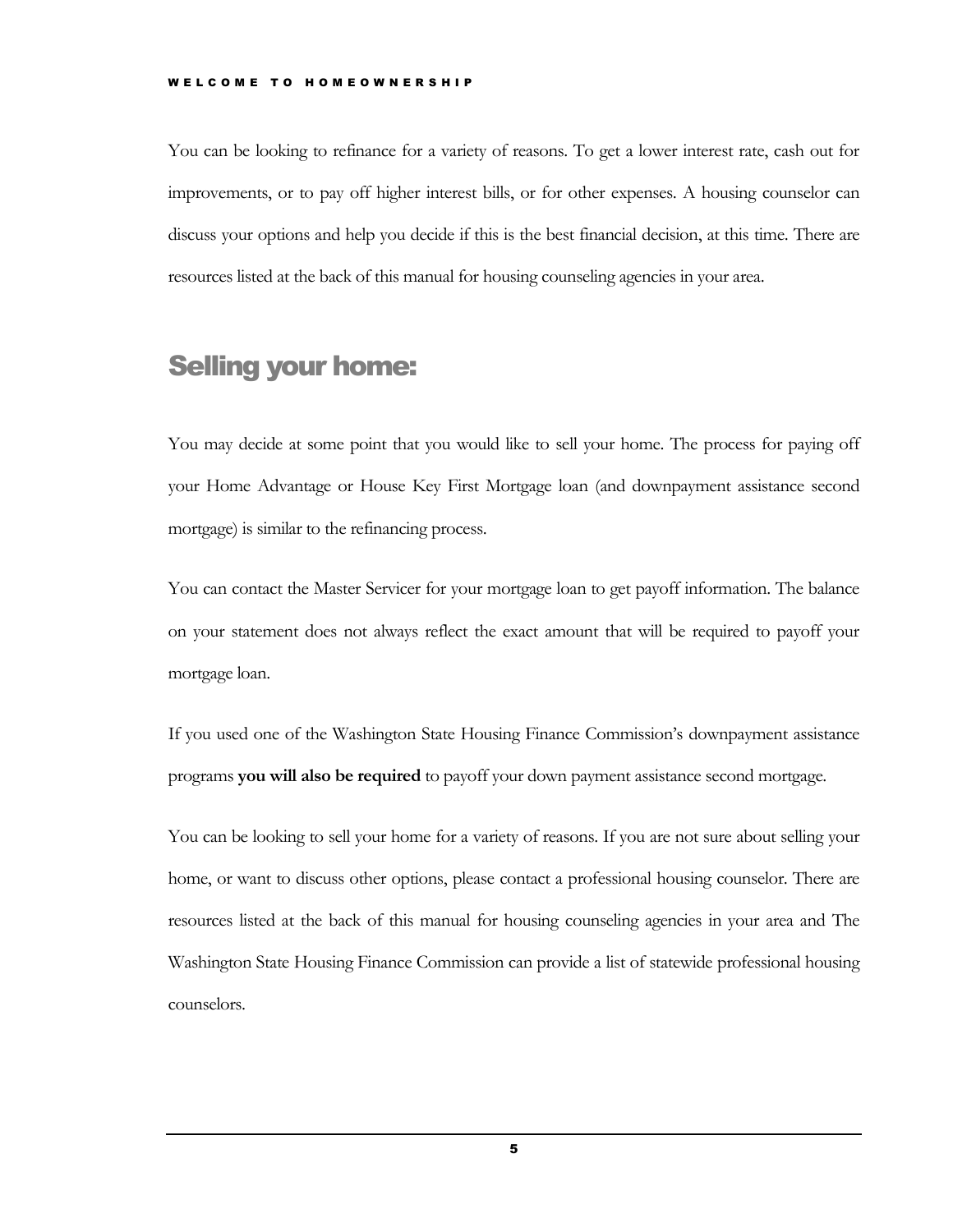## <span id="page-8-0"></span>Recapture Tax:

The House Key program uses the proceeds of tax-exempt bonds to provide first-time homebuyers the benefit of a lower interest rate. Should the home financed using the House Key Loan Program (or a Mortgage Credit Certificate) be sold, or otherwise disposed of within nine years of purchase, this benefit may be "recaptured". Our experience shows that very few borrowers will be affected by recapture tax. Your participating lender will provide you with a statement regarding recapture tax along with the federal income limits. The statement can also be found at any time on the Washington State Housing Finance Commission web site:

#### <http://www.wshfc.org/buyers/recapture.htm>

The payment of recapture tax occurs at the time the property is sold and only **if all three of the following conditions apply:**

- 1. Your home is sold or disposed of within 9 years of being purchased, for reasons other than your death;
- 2. There is a capital gain on the sale of your home, and
- 3. Your household income for the year in which you sell your home exceeds federal recapture tax limits.

In the event that recapture tax is due, it is only a portion of the borrower's gain on the sale of the home. The maximum recapture tax is either 50% of the gain on sale or 6.25% of the original loan amount, whichever is less. For more information regarding this provision, please contact the IRS or a tax professional.

6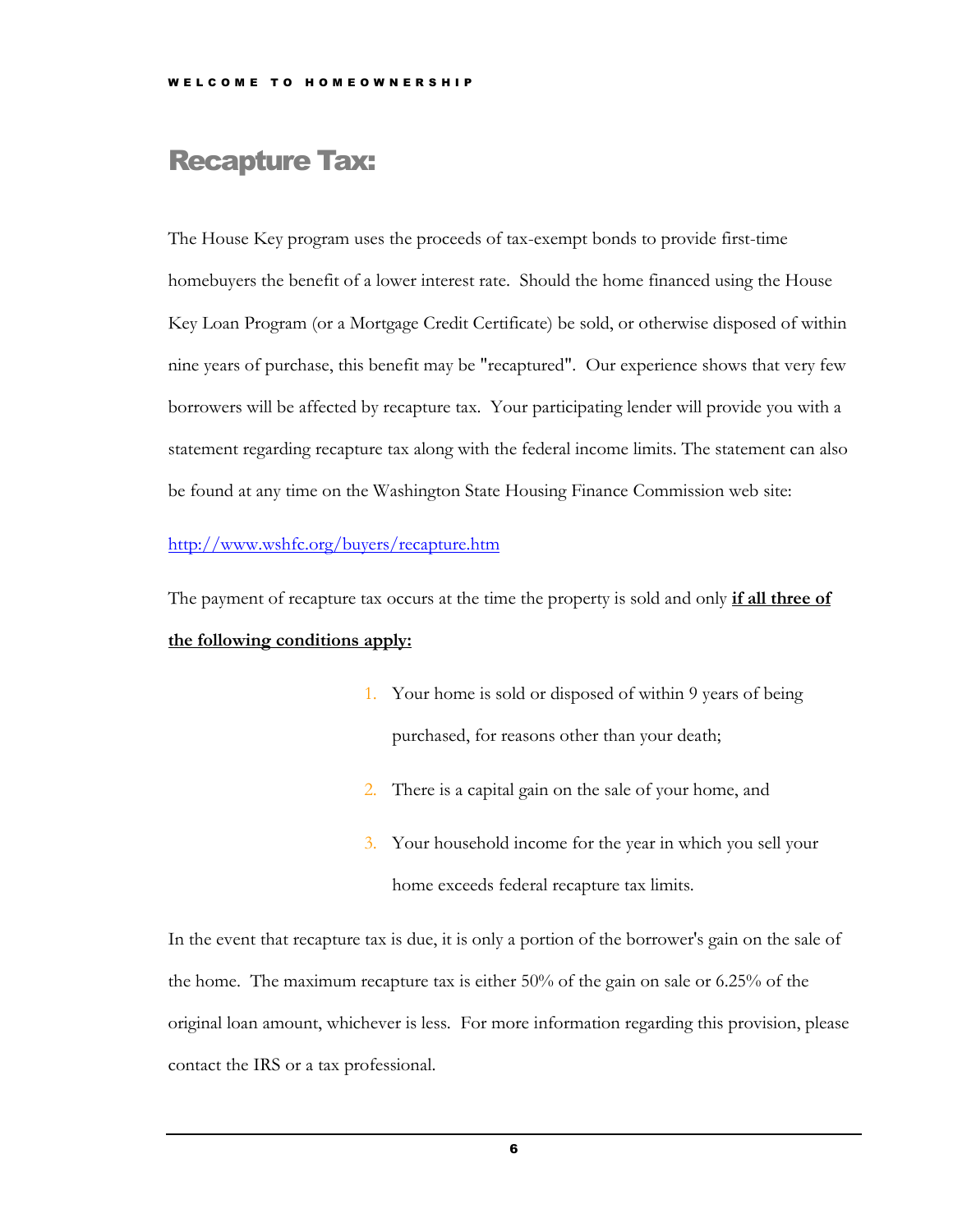The Recapture tax is not collected by The Washington State Housing Finance Commission. It is calculated when you complete the following year's 1040 tax return after the sale of your home. No recapture tax is due at the time of refinancing. If, after refinancing, you sell or transfer the property within the initial nine-year period, you may owe a recapture tax.

The Washington State Housing Finance Commission's Master Servicer can tell you if you have the House Key First Mortgage and recapture tax would apply to your mortgage loan. Recapture tax does not apply to the Home Advantage first mortgage program. There is no pre-payment penalty on any of the Washington State Housing Finance Commission's programs.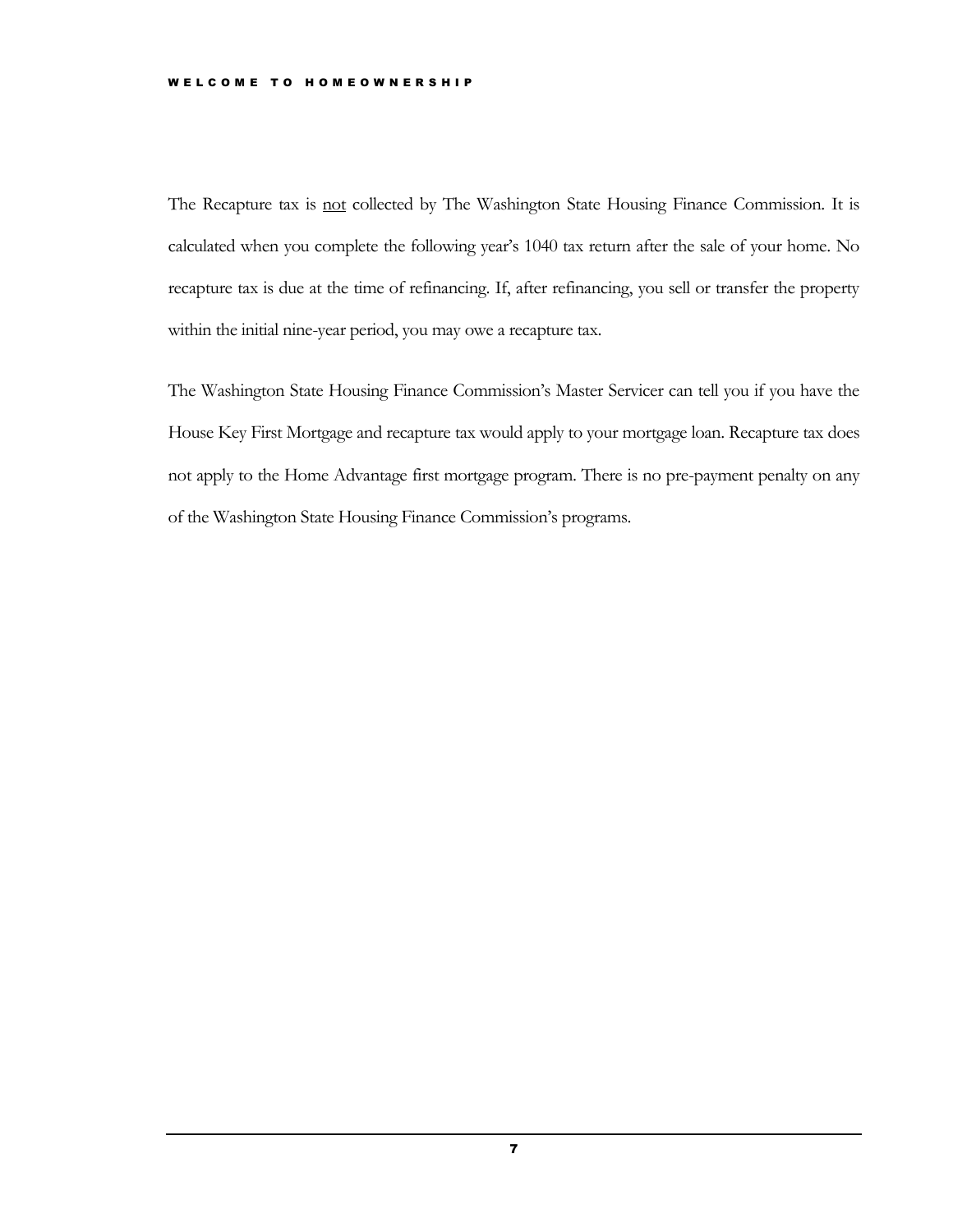## <span id="page-10-0"></span>Your Master Servicer:

You had heard references to a Master Servicer -- What and who is this?

The Washington State Housing Finance Commission is a state agency. To better serve you The Commission contracts with a company who services your mortgage loan for us (takes your payment). The Master Servicer handles taking your payments. This company also handles your property taxes, homeowners insurance, mortgage insurance and homeowner's dues (if applicable).

The Master Servicer will also handle the payoff request if you are refinancing, or selling your home. The Master Servicer also handles the downpayment assistance loan (second mortgage) if you have one.

You are welcome to contact the Washington State Housing Finance Commission about general questions on your mortgage loan, but the Master Servicer will handle all transactions associated with your loan. The Master Servicer can also tell you the balance on your loan and instructions on where to send inquires, or documentation for your loan, such as property tax statements.

**For our most recent homebuyers, Your Master Servicer may be Lakeview Loan Servicing [www.loancareservicing.com](http://www.loancareservicing.com/) 1-800-509-0183 or Idaho Housing & Finance Association (IHFA[\) www.homeloanserv.com](http://www.homeloanserv.com/) 1-800-526-7145.**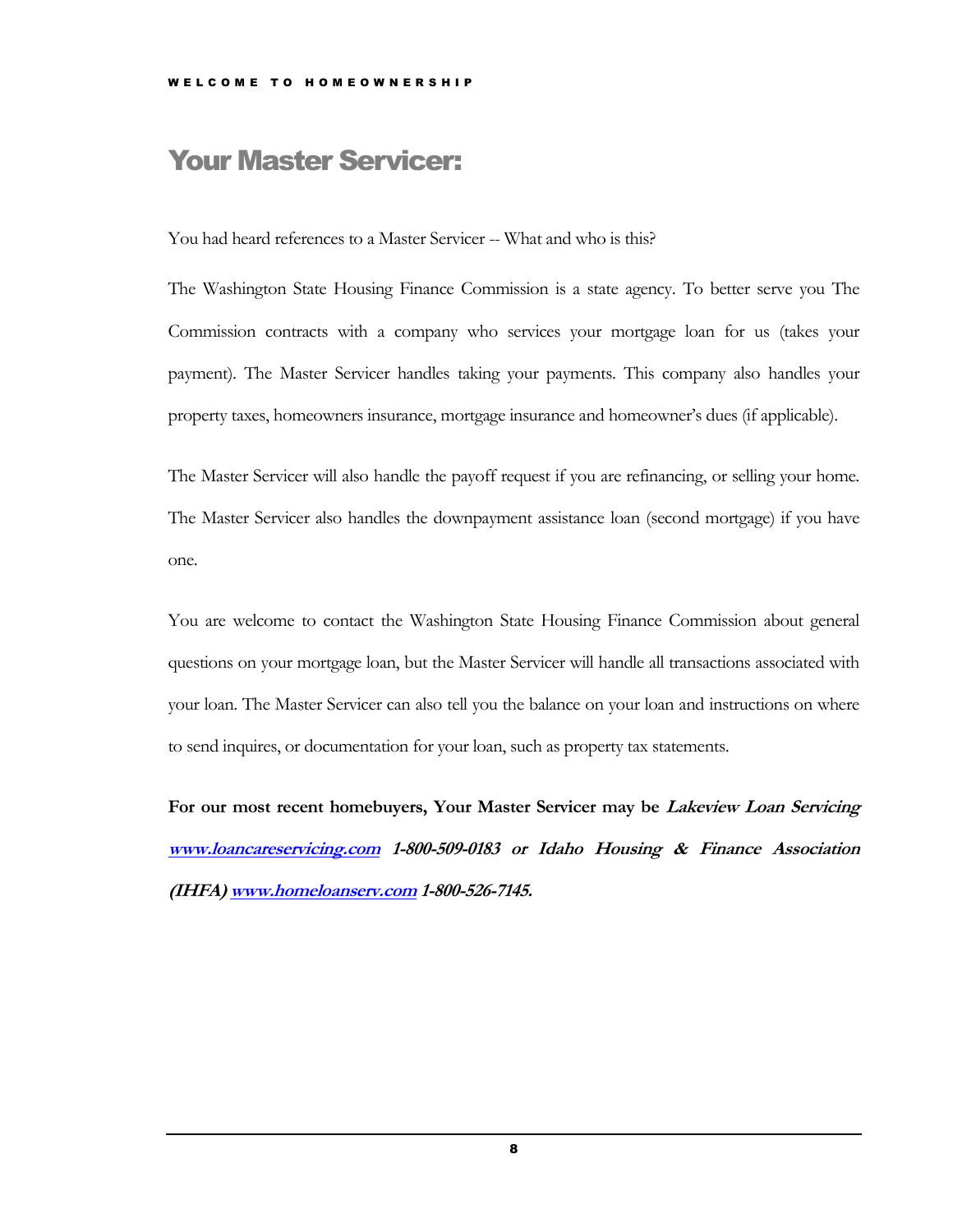## <span id="page-11-0"></span>Home Maintenance & Repairs:

As you are moving into your new home you may be making a list of small home improvement projects you would like to accomplish in the near future. Don't forget about routine maintenance on your new home also. Just like an automobile, a home has routine maintenance requirements.

A few recommendations:

Check your furnace filter Check Smoke detector batteries twice a year Clean the gutters Clean the roof for moss Check windows and door seals Check the hot water heater temperature –especially if you have little ones. Winterize outdoor spigots and hoses. Check caulking around tubs, showers and sinks.

Invest in a logbook, or calendar, to remind yourself of maintenance items. The library has home improvement and repair books that can be helpful for the *do-it-yourself-er*.

You may have had a home inspection done prior to the purchase of your home. The inspector may have noted minor repairs, or made recommendations for future maintenance on your home. You should set up a budget and plan to address these recommendations.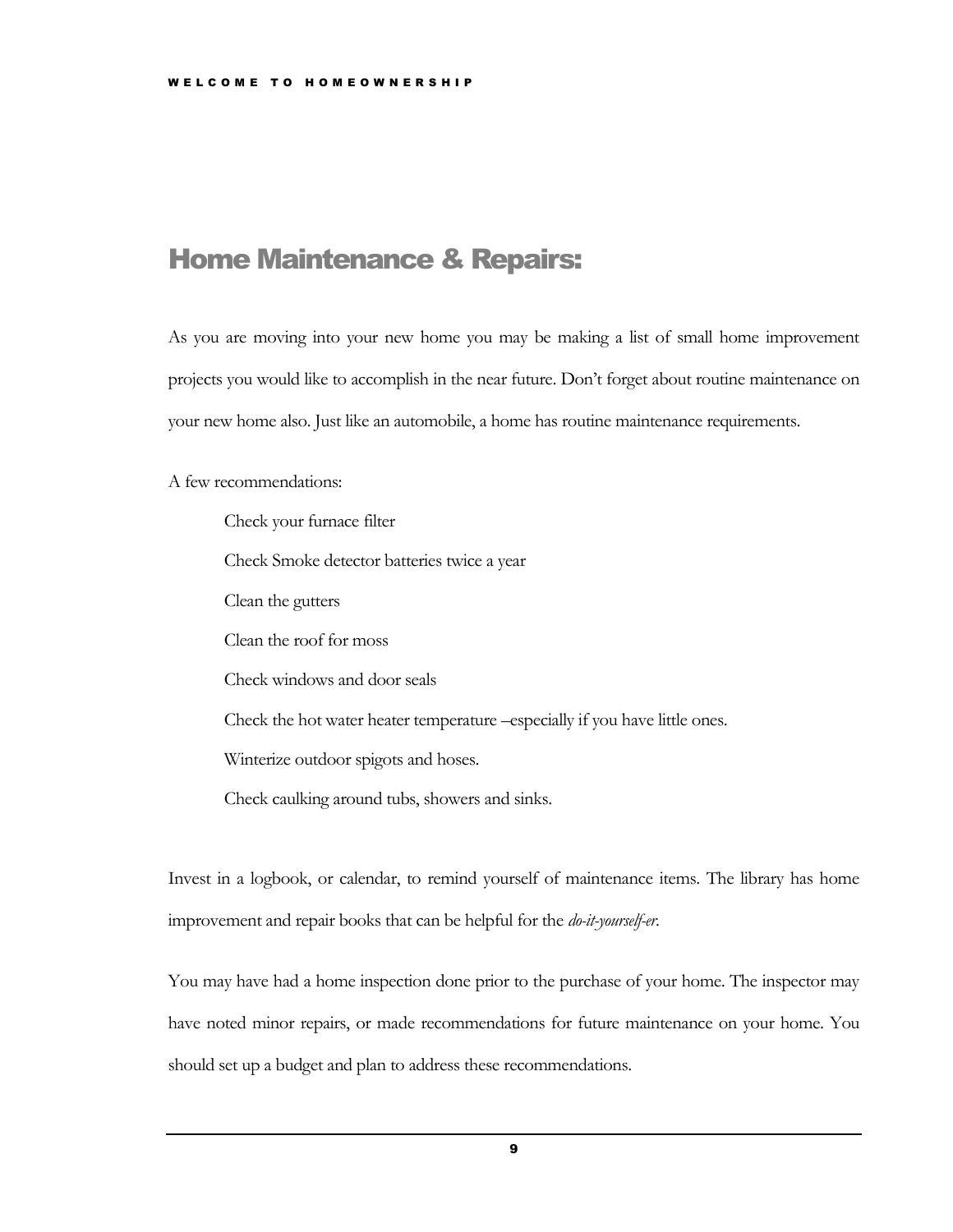## <span id="page-12-0"></span>Rehabilitation:

Often homeowners find themselves in the position of needing home rehabilitation. These are repairs beyond the routine home maintenance. Some major repairs can be avoided by routine maintenance and it is advisable to budget for these repairs if possible.

Items such as:

Leaking roof or windows, Broken furnace or water heater Bathroom dry rot

These can be expensive and time consuming repairs. If you find you are in need of a loan to complete the repairs, you should consult with a housing counselor to discuss your options. This is especially important if you have received a low interest rate downpayment assistance second mortgage from The Washington State Housing Finance Commission. Most loans to make repairs or home improvements are considered home equity loans, or lines of credit, and the lender will require that The Washington State Housing Finance Commission's downpayment assistance second mortgage also be paid off as part of the new loan. The lender will need to be in second position with their new home equity loan, or line of credit. The Washington State Housing Finance Commission can provide a list of statewide housing counselors.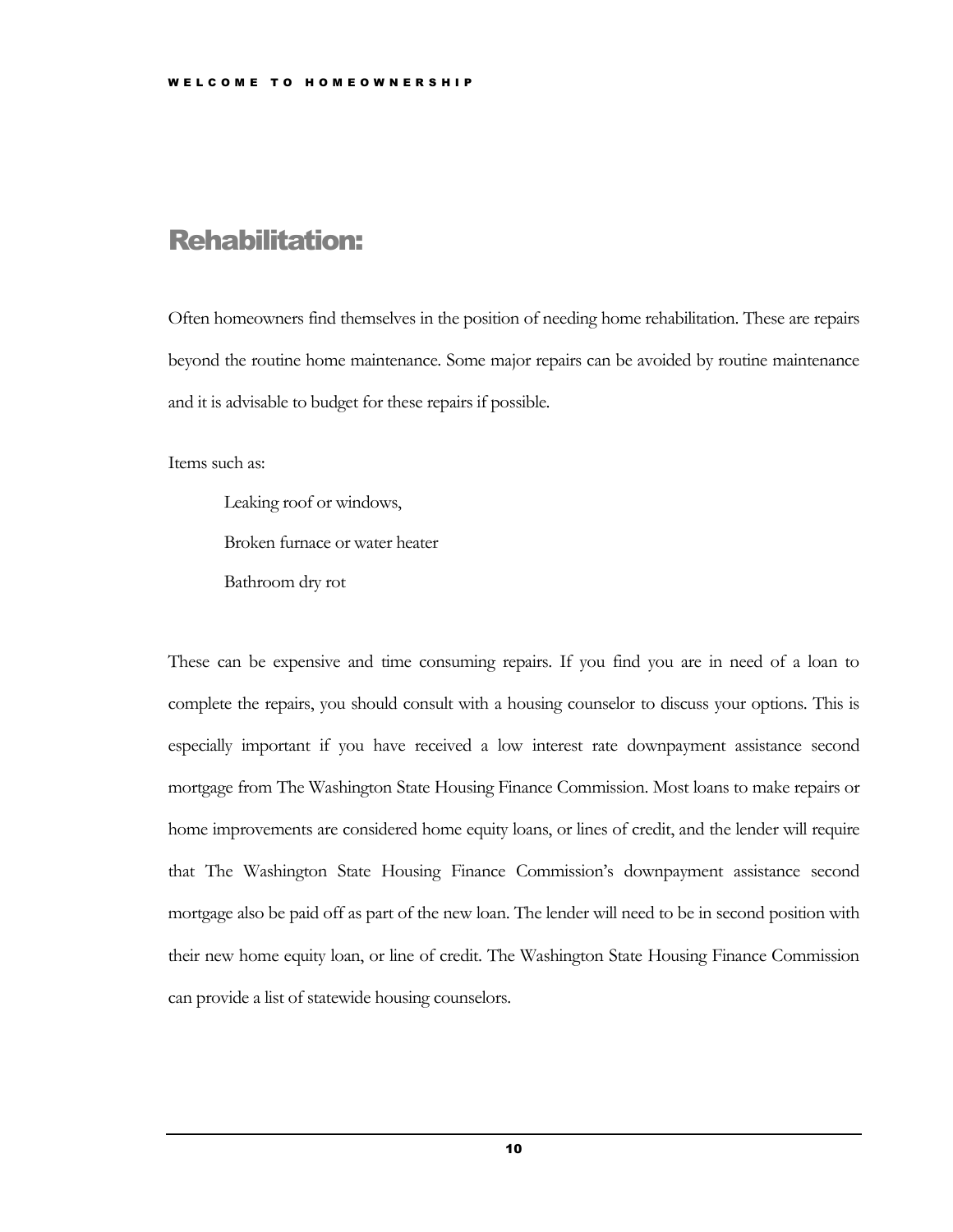## <span id="page-13-0"></span>Trouble making your payment:

It may seem strange to be discussing trouble making your payment when you just closed on your new home, but it may happen. The first word of advice you will receive from a housing counselor will be to call your Master Servicer. The Master Servicer can work with you to determine if there is a work around option for your loan payments. You should consult a professional housing counselor in your area immediately and discuss your situation. In most cases, the service is free:

#### <http://www.wshfc.org/buyers/counseling.htm>

A Housing Counselor can help determine if you need to refinance to draw out equity in your home to pay off bills or make necessary repairs. A counselor can help determine if you may need to sell your home, if it appears you will not be able to support the current payments due to job loss, illness etc. You should not make any drastic actions or sign any documents until you get a second opinion from a professional counselor. A counselor can also help you avoid predatory lending practices if you suspect something is not what it appears to be.

There are resources listed at the back of this manual for housing counseling agencies in your area and The Washington State Housing Finance Commission can provide a list of statewide housing counselors.